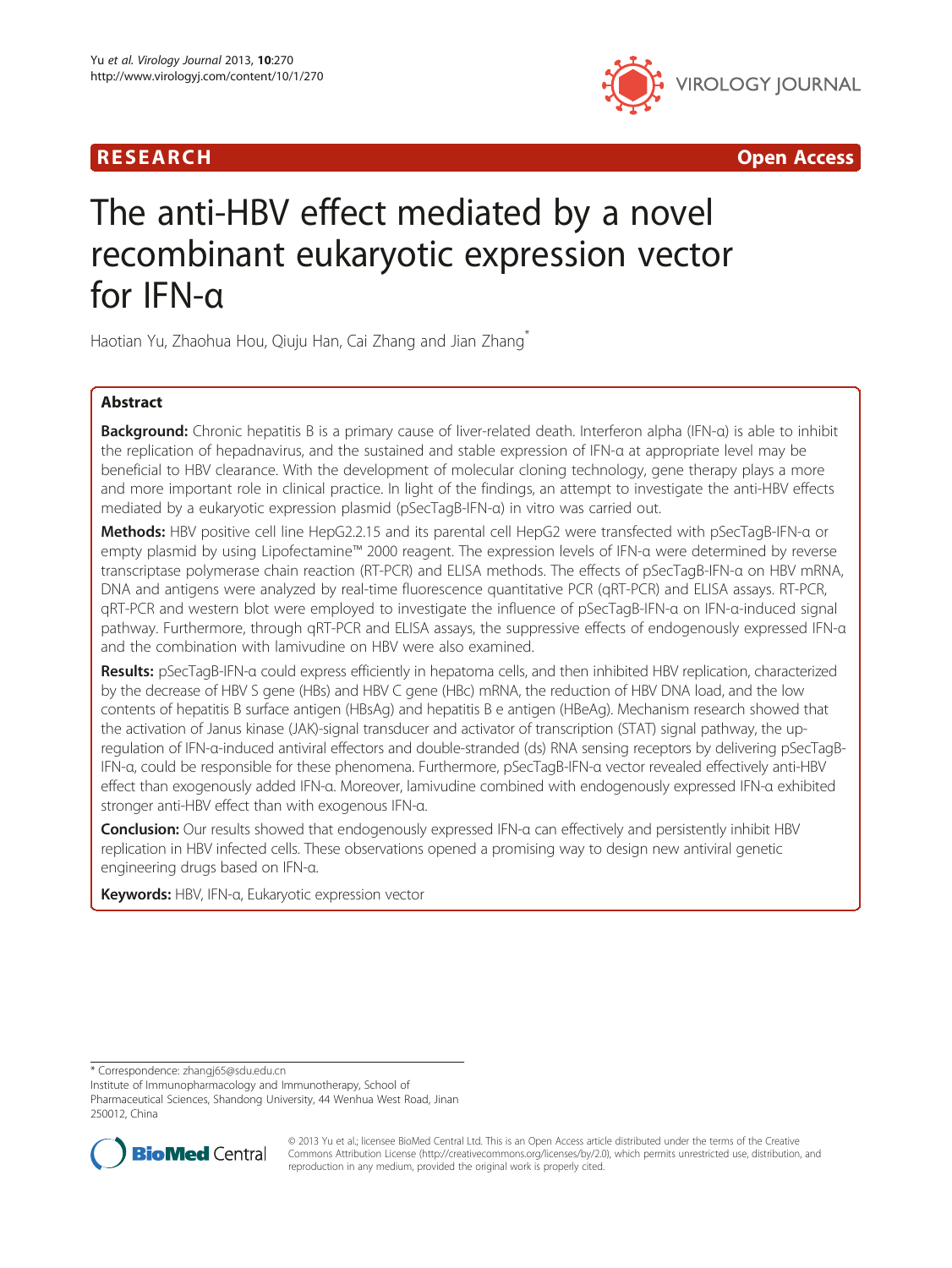# Background

Hepatitis B virus (HBV) infection is a serious problem of public health with about 400 million HBV carriers worldwide. HBV-induced hepatocellular carcinoma (HCC) and cirrhosis have made it become a major cause of liverrelated mortality, leading to one million deaths annually [[1\]](#page-8-0). Immune aggression to HBV-infected cells is the main reason for liver injury and pathological progression during viral infection. The purpose of drug treatment for chronic hepatitis B (CHB) is to suppress HBV replication steadily, recover normal immune response and delay the progression of liver pathological process [\[2](#page-8-0)]. At present, there are two major kinds of drugs used for HBV treatment: (I) nucleoside analogues and (II) IFN- $\alpha$  and its derivates [[3\]](#page-8-0). Nucleoside analogues (e.g., lamivudine, telbuvidine and adefovir,) directly inhibit HBV DNA synthesis and decrease viral replication. But this therapy must last for a long time, resulting in high cost. Furthermore, drug resistance will be induced in most patients during long-term application of nucleoside analogues. An increasing durability of treatment response can be achieved by IFN-α, a cytokine with antiviral and immunoregulatory functions [\[4\]](#page-8-0).

Many studies have shown that IFN- $\alpha$  plays an important role in inhibiting viral replication by up-regulating many antiviral proteins, such as 2′-5′oligoadenylate synthetase (2′-5′-OAS)/endoribonuclease L (RNase L), interferon stimulated gene 56 (ISG56) family, APOBEC3 family, and Mx family proteins [\[5](#page-8-0)]. Cellular toll-like receptors (TLR), RIG-I-like receptors (RLR), and nucleotide organization domain-like receptors (NLR) can sense danger- and pathogen-associated RNAs. The detection of these RNAs will activate many signal pathways to induce interferon production. In turn, interferon binds its receptor will initiate signaling and lead to the upregulation of these RNA receptors, promoting the clearance of non-self RNAs. Finally, these processes result in signaling cascade and further promote the induction of interferon to clear the invading pathogens [\[6](#page-8-0)]. In case an antiviral state is induced in the infected cells, viral nucleic acid or protein synthesis will be suppressed, and cell apoptosis may be initiated, and the invading HBV virus will be hardly able to replicate in hepatocytes [\[7](#page-8-0)]. In addition, type I IFN can activate various immune cells, including NK cells, NKT cells and DC cells [\[8](#page-8-0)], and up-regulate the expression of major histocompatibility complex class I(MHC-I) molecules, triggering the effective antiviral immune reactions [[9\]](#page-8-0). However, variety of HBV derived protein components can interfere with the signal pathway of IFN- $\alpha$  by different ways [[10](#page-8-0)], and part of HBV patients are unable to respond to conventional IFN-α therapy [[11\]](#page-8-0). Therefore, the lasting and stable expression of IFN-α at appropriate level may enhance the local hepatic immune response and improve the curative effect of IFN-α.

Now, there are two major forms of IFN- $\alpha$  in the market: ordinary interferon and Peg-IFN-α [\[12](#page-8-0)]. The halflife of ordinary interferon is short, so patients have to accept regular intramuscular injection or subcutaneous injection. Peg-IFN-α enhances the half-life of the interferon in serum and improved its bioavailability; however, PEG reduces the specific activity of IFN- $\alpha$  by reducing receptor affinity and subsequent biopotency [\[13\]](#page-8-0). No matter what the type of IFN- $\alpha$  is, flu-like symptoms such as headache, muscle aches, chills and fever, will occur with each injection. These adverse reactions can range from minor to serious, and happen in more than half of patients [\[14\]](#page-8-0). Therefore, developing a novel IFN-α dosage form or liver-targeted drug delivery system is a new strategy to improve its curative effect.

So far, there are a lot of successful explorations about targeted delivery and in situ gene expression in the field of gene therapy [[15\]](#page-8-0). Treatment of primary hepatocytes from woodchuck hepatitis virus (WHV)-infected woodchucks with an adenoviral vector encoding woodchuck specific IFN- $\alpha$  (wIFN- $\alpha$ ) resulted in the suppression of WHV replication [\[16](#page-8-0)]. Moreover, the woodchucks remedied by intrahepatic injection of a high-capacity adenoviral vector encoding murine IL-12, showed a reduction of hepatic WHV DNA load, a decrease of surface anti-gen and e antigen [[17\]](#page-8-0). In addition, IFN-α delivered by T-cell Receptor-Like antibodies could restrain HBV replication in hepatocytes [[18](#page-8-0)]. So, we hypothesized that human IFN-α gene carried by an expressing vector might be a strategy to increase the efficacy of IFN- $\alpha$ based treatment for hepatitis B.

In this study, we studied the anti-HBV function of IFN-α delivered by an expressing vector pSecTagB. We found recombinant vector pSecTagB-IFN-α could express IFN-α efficiently in hepatocytes, and this endogenously expressed IFN-α exhibited stronger anti-HBV activity than exogenously added human IFN-α.

# Results

# hIFN-α is efficiently expressed in hepatocytes transfected with recombinant pSecTagB-IFN-α vector

In order to investigate whether human IFN- $\alpha$  (hIFN- $\alpha$ ) could be efficiently expressed in hepatocytes transfected with pSecTagB-IFN-α vector, HBV positive cell line HepG2.2.15, which chromosome was integrated by HBV genome, and its parental cell line HepG2 were treated with this recombinant vector. The data showed hIFN- $\alpha$ was successfully transcripted (Figure [1](#page-2-0)A) and produced (Figure [1B](#page-2-0)) in the two kinds of hepatoma cells transfected with pSecTagB-IFN-α vector. From Figure [1](#page-2-0)B we found the concentration of hIFN-α produced by HepG2 and HepG2.2.15 cells was 44 and 60 pg/mL, respectively, 24 h post of pSecTagB-IFN-α vector treatment. Cell proliferation assays demonstrated that delivering pSecTagB-IFN-α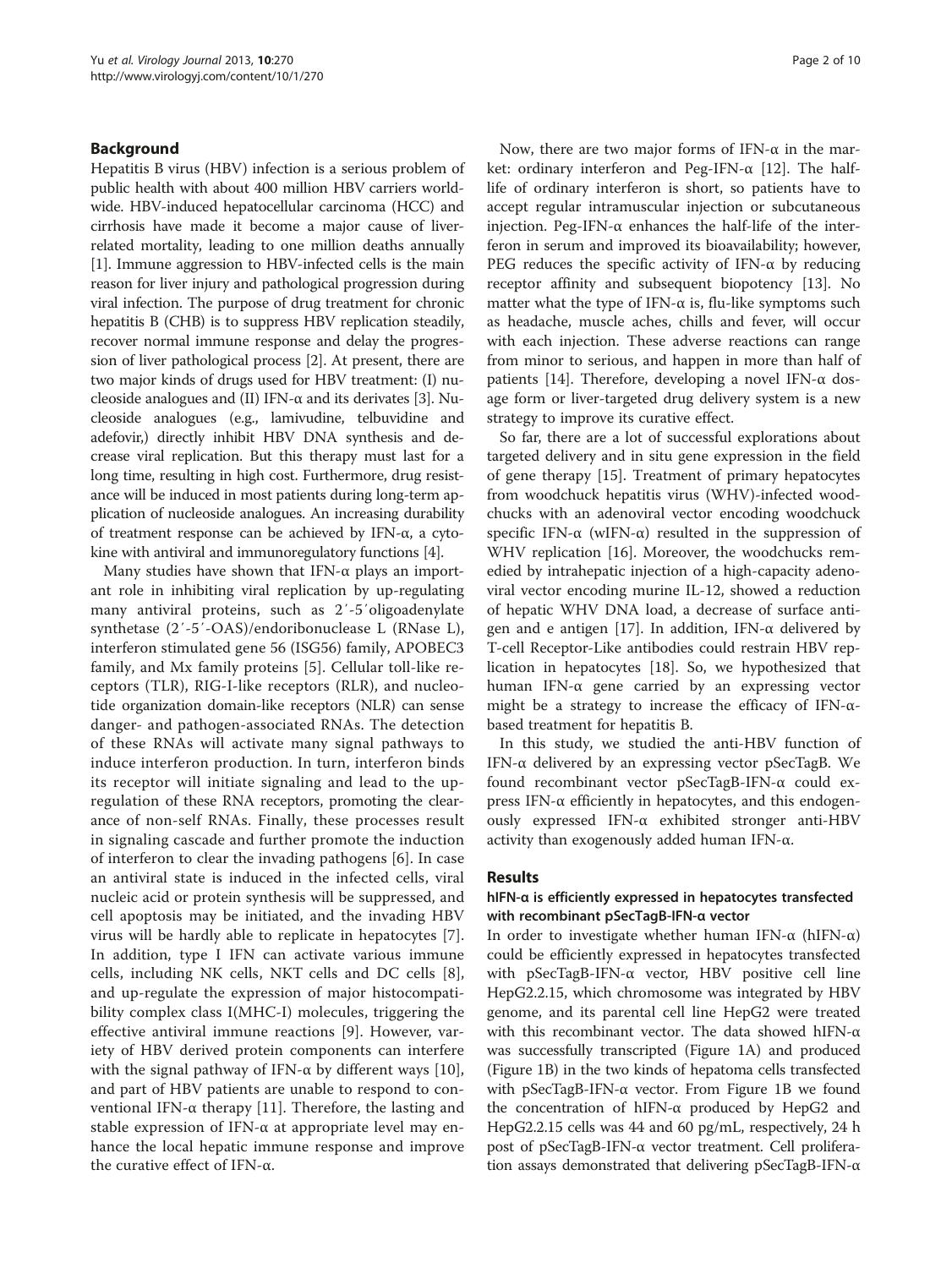<span id="page-2-0"></span>

couldn't affect the growth of hepatoma cells (Additional file [1](#page-7-0): Figure S1). Therefore, the influence of cell number on the content of IFN-α in the supernatants and HBV load in the following experiments was excluded. These results suggested that this recombinant eukaryotic expression vector could express hIFN-α efficiently in hepatocytes.

# pSecTagB-IFN-α inhibits HBV replication

Interferon remains a benchmark therapy for CHB [\[13](#page-8-0)]. We further investigated whether pSecTagB-IFN-α could play anti-HBV role by an autocrine hIFN-α pathway. HepG2.2.15 cells were transfected with pSecTagB-IFN-α vector or empty vector, and then HBV replication level was evaluated. As shown in Figure [2](#page-3-0)A,B the mRNA levels of HBs and HBc was decreased to 64% and 68%, respectively, 24 h post of treatment; HBV DNA load (Figure [2C](#page-3-0)) and the contents of HBsAg and HBeAg (Figure [2D](#page-3-0),E) were also reduced significantly by pSecTagB-IFN-α transfection. These results indicated that pSecTagB-IFN-α vector could suppress HBV life activities.

# pSecTagB-IFN-α activates JAK-STAT signal pathway and promotes the induction of IFN-stimulated genes

JAK-STAT pathway is the most crucial one in IFN-αactivated signaling pathways. STAT1 and STAT2 are important transcriptional factors of JAK-STAT pathway, and the phosphorylated STATs translocate to the nucleus and direct the transcription of hundreds of IFNstimulated genes [\[19\]](#page-8-0). So, we further assessed whether transfection of pSecTagB-IFN-α vector could activate JAK-STAT pathway. By qRT-PCR and western blot analysis, we found that the levels of STAT1 and p-STAT1 were up-regulated in HepG2 cells and HepG2.2.15 cells by pSecTagB-IFN-α vector transfection (Figure [3](#page-4-0)A,B). Additionally, typical IFN-α-induced antiviral effectors, including ISG15, OAS-1 and IFIT-3, were also increased in HepG2 and HepG2.2.15 cells significantly (Figure [3C](#page-4-0)). These results suggested that JAK-STAT pathway was activated by transfection with human IFN-α expressing vector.

# Some dsRNA sensing receptors are up-regulated by IFN-α over-expression

As a ligand of dsRNA receptor, double-stranded (ds) RNA is synthesized during the replication of DNA and RNA viruses. The recognition of dsRNA by its receptor leads to the production of type I IFN, which is important for the elimination of viruses [\[20\]](#page-8-0). Recent studies have uncovered that type I IFN can enhance the sensitivity to influenza virus by up-regulating dsRNA receptors which may contribute to the clearance of virus [\[21](#page-8-0)]. It has been reported that IFN-α stimulate the expression of TLR3, PKR, RIG-I and MDA-5 in keratinocytes [\[22](#page-8-0)]. We therefore assumed whether the expression of dsRNA receptors in hepatocytes would be increased by transfecting human IFN-α expressing vector. As expected, the mRNA levels (Figure [4A](#page-5-0),B) of RIG-I, MDA-5, LGP2, PKR and TLR3, especially RIG-I and MDA-5, were increased in HepG2 and HepG2.2.15 cells by the transfection of pSecTagB-IFN-α vector, as well as the protein levels of RIG-I and MDA-5 (Figure [4C](#page-5-0)). These data suggested that some dsRNA sensing receptors were upregulated by over-expression of IFN-α.

# Endogenously expressed IFN-α is more effective in inhibiting HBV than exogenously supplemented IFN-α

To compare the anti-HBV effects between endogenously expressed IFN-α and exogenously added IFN-α, HepG2.2.15 cells were transfected with pSecTagB-IFN-α vector, or treated with recombinant hIFN-α at the dose of 30 IU/mL (~80 pg/mL) or 60 IU/mL, which was similar or twice the content of hIFN- $\alpha$  in the supernatant from HepG2.2.15 cells transfected with pSecTagB-IFN-α vector for 48 h. Then, HBV replication ability was assessed. The results showed the exogenous hIFN-α didn't show significant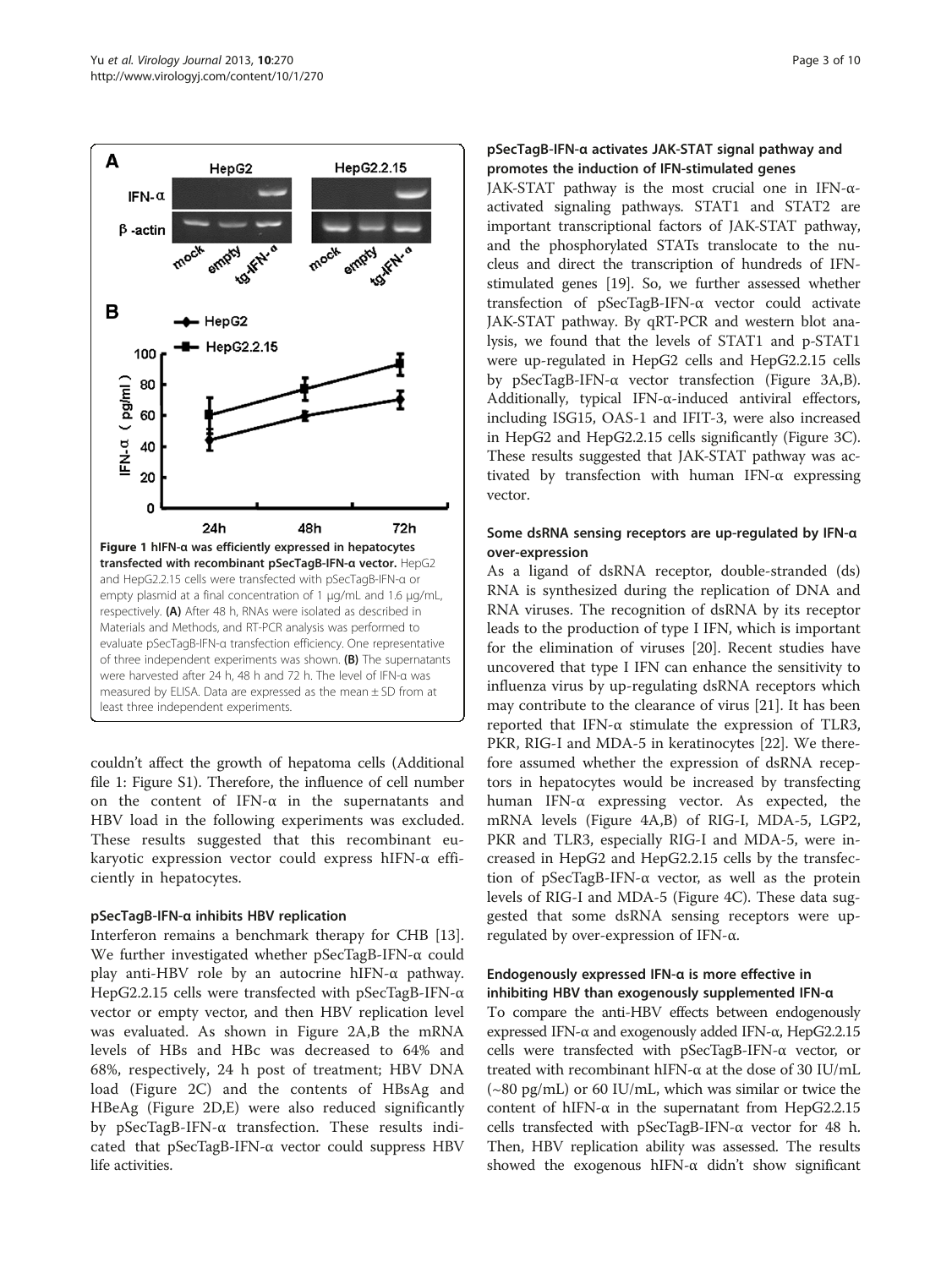<span id="page-3-0"></span>

inhibitory role in HBV (Additional file [2:](#page-7-0) Figure S2); however, endogenously expressed hIFN-α display stronger anti-HBV effect than exogenous hIFN-α which was even at the dose of 60 IU/mL, accompanied with the down-regulation of mRNA levels of HBx, HBs and HBc (Figure [5A](#page-6-0)-C) and HBV DNA load (Figure [5](#page-6-0)D), as well as the contents of HBsAg and HBeAg (Figure [5](#page-6-0)E,F). These data showed that transfection of IFN-α plasmid could be more efficient in suppressing HBV than exogenous recombinant hIFN-α.

# Lamivudine combined with pSecTagB-IFN-α displays enhanced anti-HBV effect than with exogenously supplemented IFN-α

Lamivudine, a nucleoside analogue available for HBV treatment, is restricted by the high incidence of resistance [[23](#page-8-0)]. It is noteworthy that the combination of lamivudine and IFN-α can induce a more meaningful antiviral effect than lamivudine monotherapy [\[24\]](#page-8-0). Subsequently, we further examined whether the combination of endogenously expressed hIFN- $\alpha$  and lamivudine could play augmented anti-HBV effect. As shown in Figure [6](#page-7-0), HepG2.2.15 cells were transfected with pSecTagB-IFN-α and treated with lamivudine simultaneously, or treated with IFN-α2a (30 IU/ml) combined with lamivudine. The results showed that lamivudine combined with pSecTagB-IFN-α transfection would display a stronger anti-HBV effect at a certain degree than with exogenous hIFN-α (Additional file [3](#page-8-0): Figure S3), which was characterized by a reduction of

HBx, HBs and HBc mRNA (Figure [6](#page-7-0)A-C), and lower level of HBV DNA load (Figure [6](#page-7-0)D), and a decline in HBsAg and HBeAg (Figure [6E](#page-7-0),F). These findings suggested that the combination of endogenous hIFN-α and lamivudine might be beneficial for anti- HBV treatment.

# **Discussion**

To date, IFN-α is widely used in clinical therapy for patients with chronic hepatitis B [[25\]](#page-8-0). However, there are many limitations attenuating the curative effect of IFN-α, such as short half-life, serious side effects and instable plasma drug concentration [\[26\]](#page-8-0). It is necessary to develop new strategies to overcome these restrictions. In recent years, there are many significant developments about the concept of taking gene therapy as an approach in the treatment of disorders [\[27\]](#page-8-0), and many advantages in the field of gene therapy, such as targeted drug delivery and continuous infusion, have made it possible that gene therapy play an increasing important role in clinical application [[28](#page-8-0)]. In the present study, in an attempt to get better therapeutic effect for HBV, a recombinant eukaryotic expression vector encoding human IFN-α was used.

The experimental results demonstrated that human hepatocytes treated with human IFN-α expressing vector pSecTagB-IFN-α resulted in the secretion of IFN-α (Figure [1\)](#page-2-0), concomitant with the decreased HBV replication (Figure 2). Mechanism research showed the induction of typical antiviral proteins (Figure [3](#page-4-0)), and the up-regulation of some dsRNA sensing receptors (Figure [4](#page-5-0)) could partly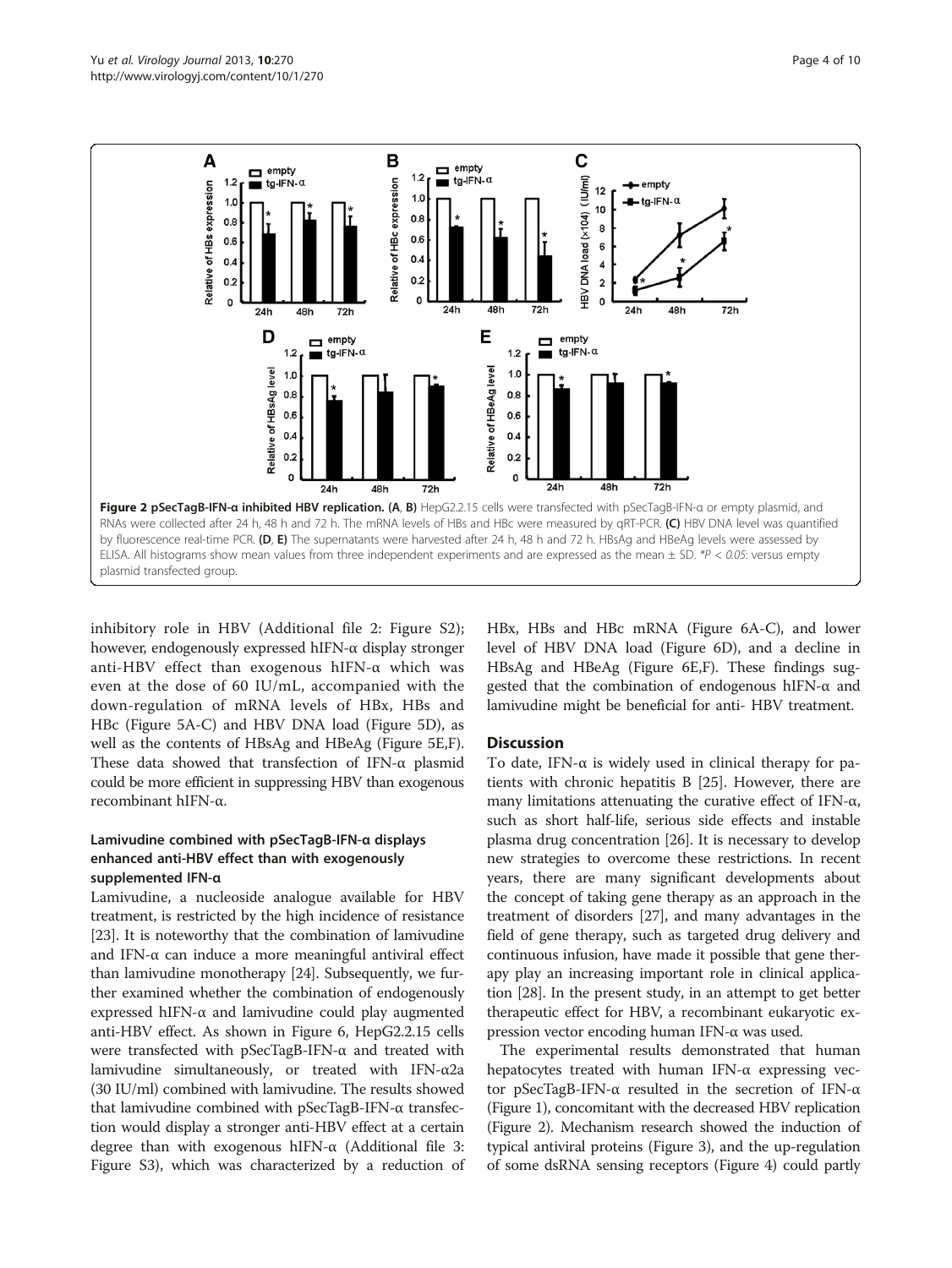<span id="page-4-0"></span>

account for these phenomena. Furthermore, we compared the anti-HBV effect of pSecTagB-IFN-α with exogenously added IFN-α, and the results indicated that pSecTagB-IFN-α exhibited stronger anti-HBV effect than exogenously added hIFN- $\alpha$  at the dose of 60 IU/mL, which was two times of the content of IFN-α produced by pSecTagB-IFN-α- transfected HepG2.2.15 cells (Figure [5\)](#page-6-0).

Lamivudine, the first oral nucleotide analogue approved for CHB patients, is beneficial to HBeAg seroconversion, normalization of ALT, inhibition of HBV replication and slowdown of fibrosis [[29](#page-8-0)]. In spite of high rate of drug resistance, so far, lamivudine is the most widely used nucleoside analogues for HBV treatment owing to its low price, safety and effectiveness [[30\]](#page-8-0). Many previous studies reported that a combination of IFN-α and lamivudine achieved some therapeutic effects [\[31,32\]](#page-8-0). Here, in comparison to the treatment with exogenously added hIFN-α combined with lamivudine, the combination of endogenously expressed hIFN-α and lamivudine could restrain HBV more effectively at a certain degree (Figure [6](#page-7-0)). In addition, our study showed the elevated levels of MHC I and Fas in HCC cells transfected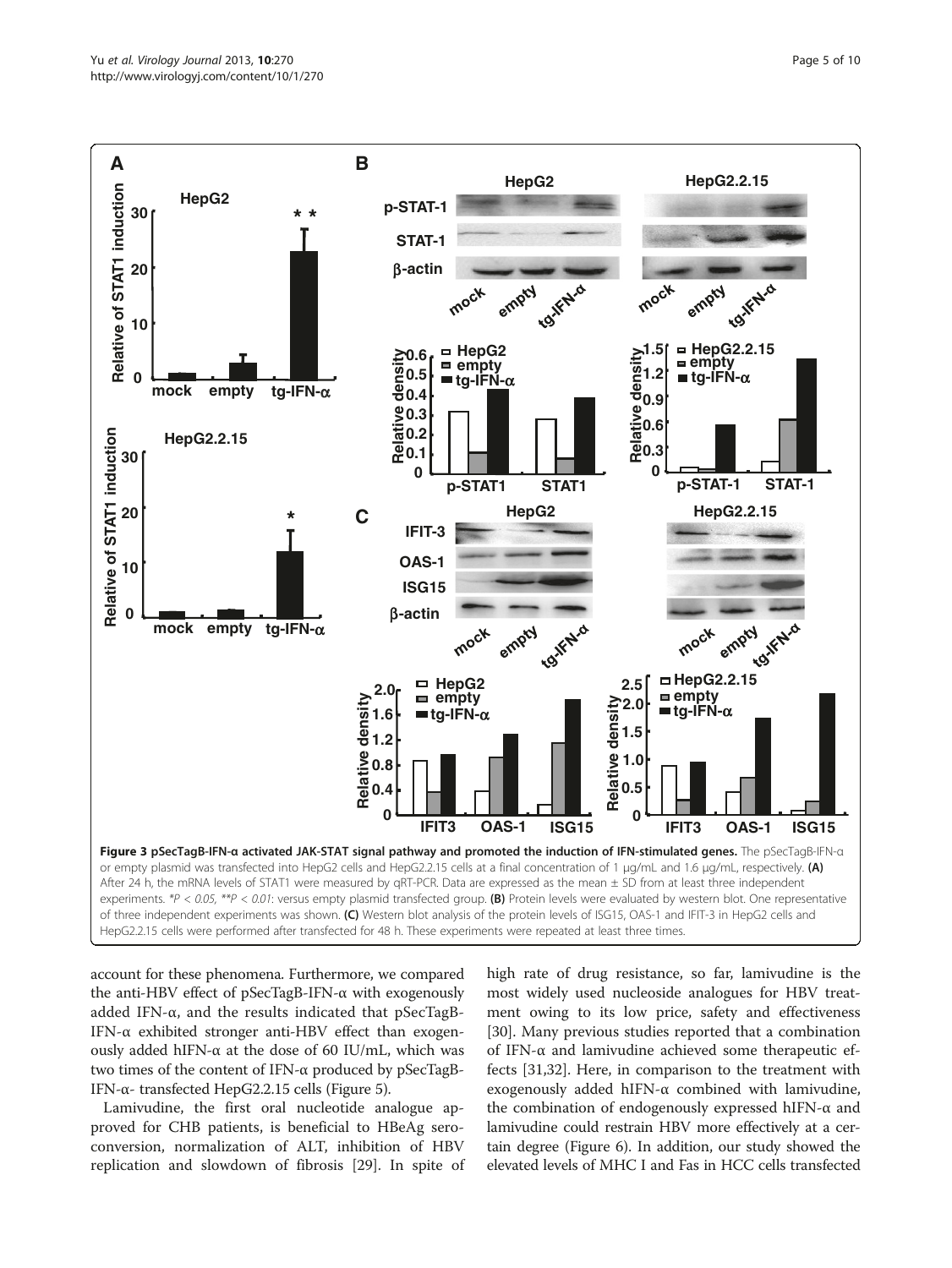<span id="page-5-0"></span>

with pSecTagB-IFN-α (Additional file [4](#page-8-0): Figure S4), which might enhance T cell-mediated immune responses.

In view of these, we speculate that the autocrine pathway of human IFN-α in hepatocytes may be a more efficacious therapeutic method for HBV treatment than exogenous hIFN-α. Through liver cell specific expression vector which contain hepatocyte specific α-fetoprotein (AFP) promoter [[33\]](#page-9-0), endogenous expression of IFN-α may display therapeutic value in the treatment of CHB, inhibiting the replication of HBV and resulting in a reduction of hepatic inflammation, slowing the process of chronic liver injury. At the same time, it provides a new approach for HBV treatment based on the combination of gene therapy and the traditional drug therapy.

# Conclusion

Endogenous expression of human IFN-α possess the feature to inhibit HBV more efficaciously and enduringly. These observations might have therapeutic value in the treatment of chronic HBV infection.

# Materials and methods

## Cell line and plasmids

Human hepatoma cell lines HepG2 and HBV-positive HepG2.2.15 cells conserved in our laboratory were cultured in DMEM (GIBCO/BRL, Grand Island, N.Y. USA) containing 10% fetal bovine serum in a humidified incubator with 5%  $CO<sub>2</sub>$  at 37°C. The empty expression vector pSecTagB was obtained from Invitrogen (CA, USA). The recombinant vector (pSecTagB-IFN-α) which contains IFN-α1 cDNA was constructed in our laboratory.

# Transfection

HepG2 or HepG2.2.15 cells were seed at a density of  $2.0 \times 10^5$  cells/mL, and then transfected with pSecTagB-IFN-α or empty plasmid using Lipofectamine™ 2000 (Invitrogen, CA, USA) according to the manufacturer's instruction. The final concentration of plasmid was 1 mg/ mL in HepG2 cells and 1.6 mg/mL in HepG2.2.15 cells.

# Reverse transcriptase polymerase chain reaction (RT-PCR) assay

Total RNA was extracted by Trizol Reagent (Invitrogen, Carlsbad, CA, USA) according to the manufacturer's protocol. The concentration and quality of the extracted RNA were determined by measuring light absorbance at 260 nm (A260) and a ratio of (A260/A280). cDNA was synthesized from 3 μg RNA using M-MLV reverse transcriptase (Promega, Madison, USA), and PCR was performed in a total volume of 25 μL as depicted previously [[34\]](#page-9-0). DNA sequences of primers (forward primer; reverse primer) were β–actin (GTGGGGCGCCCCAGGC ACCA, CTCCTTAATGTCACGCACGA), IFN-α (TTAG GATCCATGGCCTCGCCCTTT, CGCGAATTCGTTATT CCTTCCTCC).

#### Western blot

Cells were harvested 24 h or 48 h after transfecteion of pSecTagB-IFN-α or empty plasmid. Then, proteins were extracted by Total Protein Extraction Kit (BestBio Shanghai, China). Western blot analysis was performed as previously described [\[35](#page-9-0)]. Antibodies for ISG15, STAT-1, p-STAT1, MDA-5 and RIG-I were obtained from Cell Signaling Technology (NewEngland BioLabs Inc.); and antibody for β-actin, OAS-1 and IFIT-3 were purchased from Santa Cruz Biotechnology (Santa Cruz, CA, USA).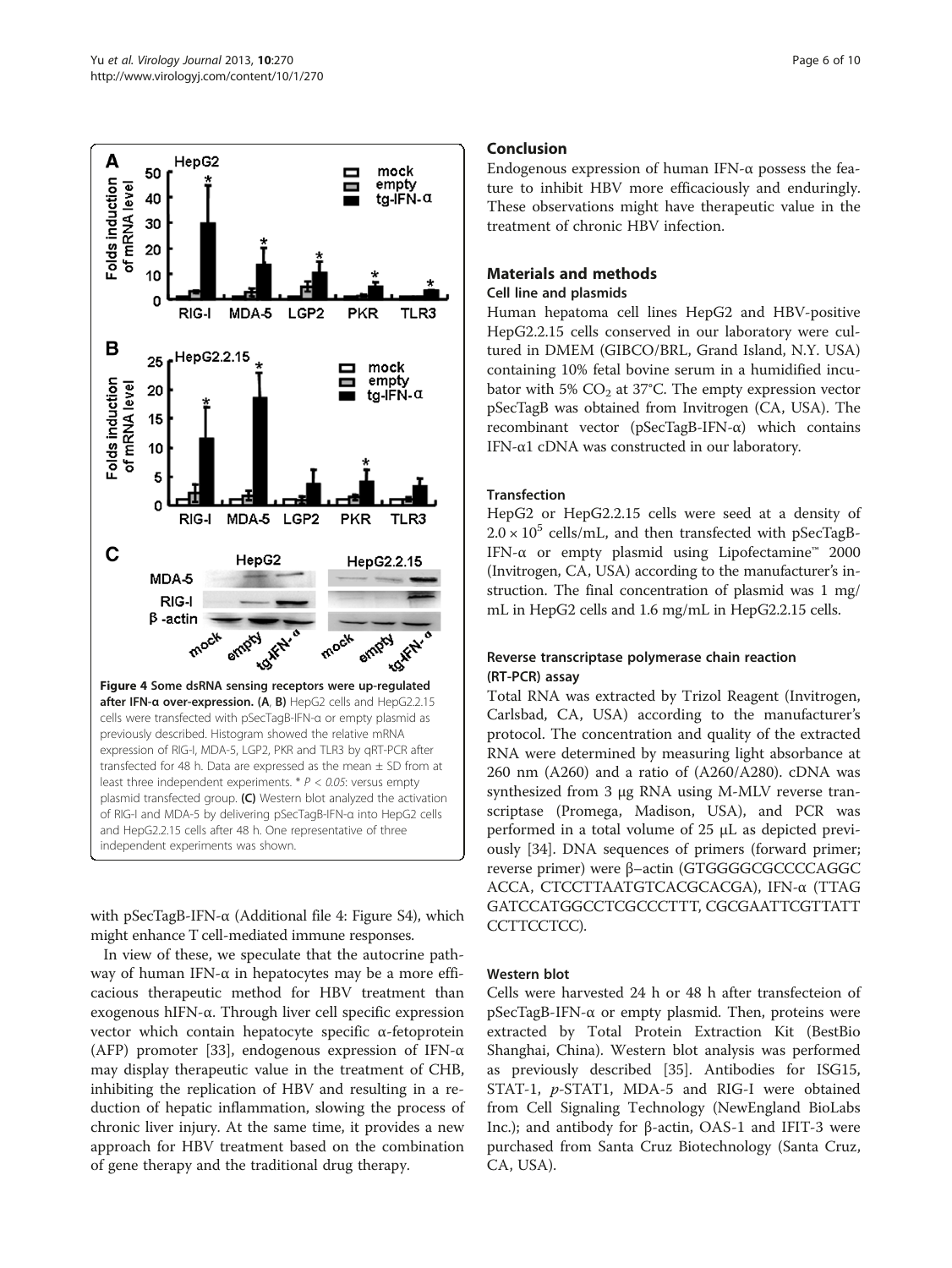<span id="page-6-0"></span>

#### Real-time PCR

Real-time fluorescence quantitative PCR (qRT-PCR) was performed using the SYBR Green Realtime PCR Master Mix (Code No. QPK-201, Toyobo, Japan). Glyceraldehyde 3-phosphate dehydrogenase (GAPDH) was used as an internal standard for the quantification of the PCR. The primers were synthesized by the Beijing Genomics Institute (Beijing, China) and listed in Table [1](#page-7-0).

#### Analysis of HBV DNA

Viral particles in the supernatants were quantified by fluorescence real-time PCR according to the instructions of the kit for Quantification of HBV DNA (Da-An, Guangzhou, China).

#### ELISA

Supernatants were harvested from HCC cells after transfected with pSecTagB-IFN-α or empty plasmid, and the amounts of HBeAg and HBsAg were detected by ELISA kit from RongSheng Biotechnology (Shanghai, China). The level of IFN-α was quantified using ELISA kits from XiTang Biotechnology (Shanghai, China). Assays were performed according to the manufacturer's instruction.

#### Cell proliferation assay

All cellular growth assays were performed in 96-well plates. HepG2 cells were seed at a density of  $5 \times 10^3$ cells/well and HepG2.2.15 cells were seed at a density of  $1 \times 10^4$  cells/well, followed by transfection of pSecTagB-IFN-α or empty plasmid using Lipofectamine™ 2000 according to the manufacturer's description. The final concentration of plasmid was 1 mg/mL in HepG2 cells and 1.6 mg/mL in HepG2.2.15 cells, and then incubated for indicated time. Next, 15 μL MTT (10 mg/mL, Sigma, St Louis, MO, USA) solution was added, and the plates were incubated for a further 4 h at 37°C. After centrifugation, MTT solution was then eliminated, and 200 μL dimethyl-sulfoxide (DMSO; Sigma, St Louis, MO, USA) was added to each well to dissolve the formazan crystals. The absorbance at 570 nm (A570) in each well was confirmed by a scanning multi-well spectrophotometer.

# Flow cytometry

Immunofluorescence staining was performed using standard protocols. HCC cells were transfected with pSecTagB-IFN-α or empty plasmid for 48 h. The expression of cell surface MHC I and Fas were determined by flow cytometry. Briefly, the cells were washed twice in washing buffer (PBS) and resuspended in 200 μL PBS before incubation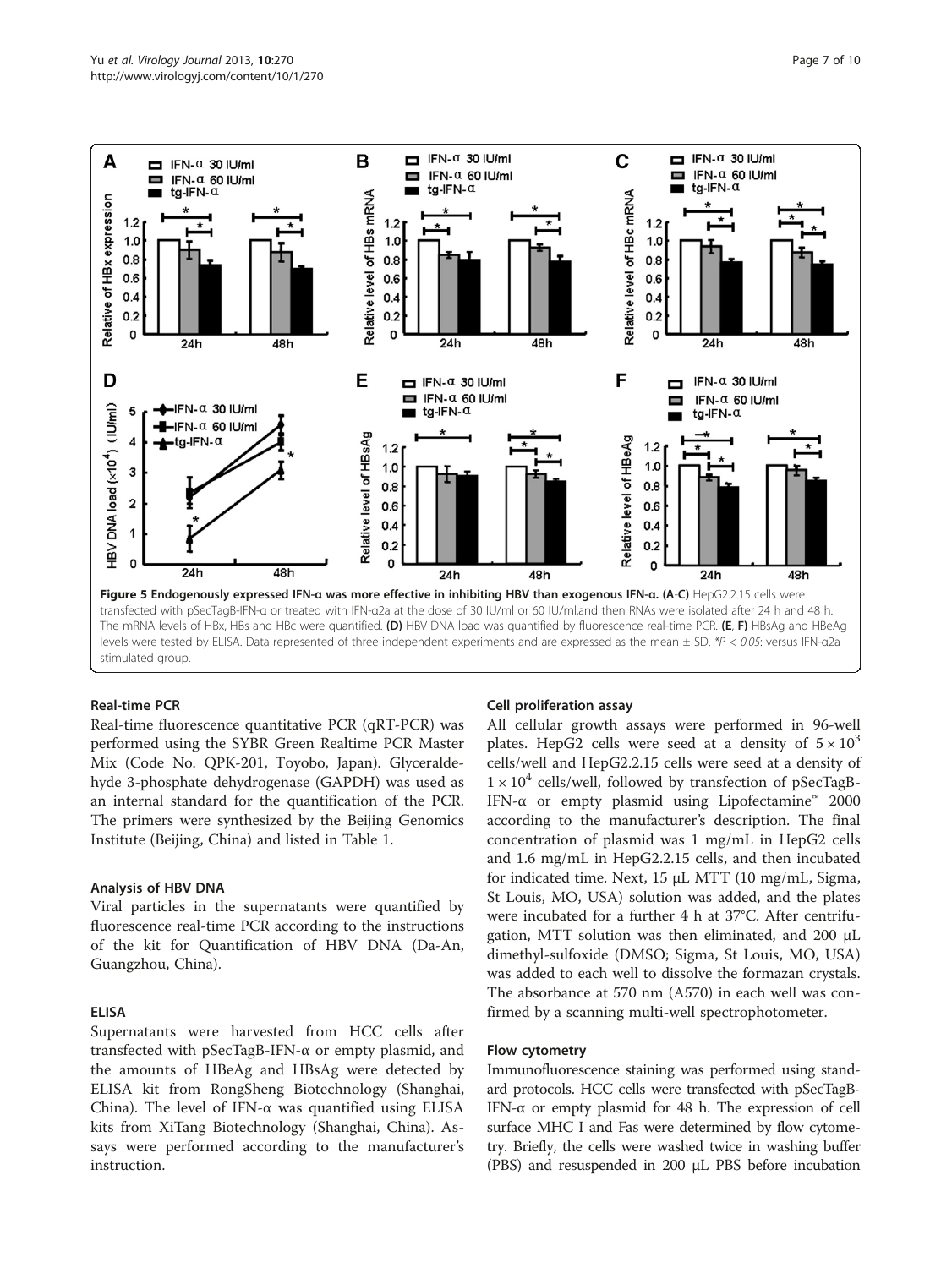<span id="page-7-0"></span>

#### Table 1 Primers used for real-time PCR

| Gene       | Sequence $(5'->3')$              | Size (bp) |
|------------|----------------------------------|-----------|
| GAPDH      | F:CATGGGTGGAATCATATTGGAA         | 155       |
|            | <b>R:GAAGGTGAAGGTCGGAGT</b>      |           |
| HBV-X      | <b>F:CCGTCTGTGCCTTCTCATCTGC</b>  | 256       |
|            | R:ACCAATTTATGCCTACAGCCTCC        |           |
| HBV-S      | <b>F:ATCCTGCTGCTATGCCTCATCTT</b> | 314       |
|            | R:ACAGTGGGGGAAAGCCCTACGAA        |           |
| HBV-C      | F:CTGGGTGGGTGTTAATTTGG           | 186       |
|            | R:TAAGCTGGAGGAGTGCGAAT           |           |
| <b>PKR</b> | F:ATGATGGAAAGCGAACAAGG           | 76        |
|            | R:TTCTCTGGGCTTTTCTTCCA           |           |
| $R$ $G I$  | <b>F:CTTCACATGGATTCCCCAG</b>     | 187       |
|            | R:GGCATGTTACACAGCTGACG           |           |
| MDA-5      | F:GGAGTTTTCAAGGATTTGAGC          | 479       |
|            | R:AGTTTGGCAGAAGGAAGTGTC          |           |
| IGP2       | F:CCACAGCCACCATGCAGTTGAT         | 242       |
|            | R:CAACTGAAGGTAGCCGGGA            |           |
| TI R3      | F:GACCTCTCCATTCCTGGC             | 156       |
|            | R:TCACTTGCTCATTCTCCCTT           |           |

with PE-conjugated anti-HLA-abc (BD Pharmingen, USA) and PEcy5-conjugated anti-Fas (BD Pharmingen, USA) for 40 min at 4°C. Results were analyzed by FACS Calibur™ and CELL Quest™ software (Becton Dickinson, Mountain View, CA, USA).

# Statistical analyzes

All data are expressed as mean ± SD and accompanied by at least three distinct experiments. Statistical analysis was determined by a paired Student's t-test and  $P < 0.05$ ,  $*P < 0.01$  were considered statistically significant.

# Additional files

[Additional file 1: Figure S1.](http://www.biomedcentral.com/content/supplementary/1743-422X-10-270-S1.tiff) Effect of pSecTagB-IFN-α on the proliferation of hepatocytes. HepG2 cells and HepG2.2.15 cells were transfected with pSecTagB-IFN-α as described in [Materials and Methods.](#page-5-0) The growth of these HepG2 and HepG2.2.15 cells were tested by MTT assay. These experiments were repeated at least three times.

[Additional file 2: Figure S2.](http://www.biomedcentral.com/content/supplementary/1743-422X-10-270-S2.tiff) Exogenous IFN-α couldn't evidently play a role in suppressing HBV. HepG2.2.15 cells were stimulated with IFN-α2a at a dose of 30 IU/mL or 60 IU/mL, respectively. Then, RNAs were collected after 24 h and 48 h. The mRNA levels of HBx, HBs and HBc were quantified by qRT-PCR. Data represented of three independent experiments and are expressed as the mean  $\pm$  SD. \*p < 0.05: versus HepG2.2.15 or IFN-a2a stimulated group.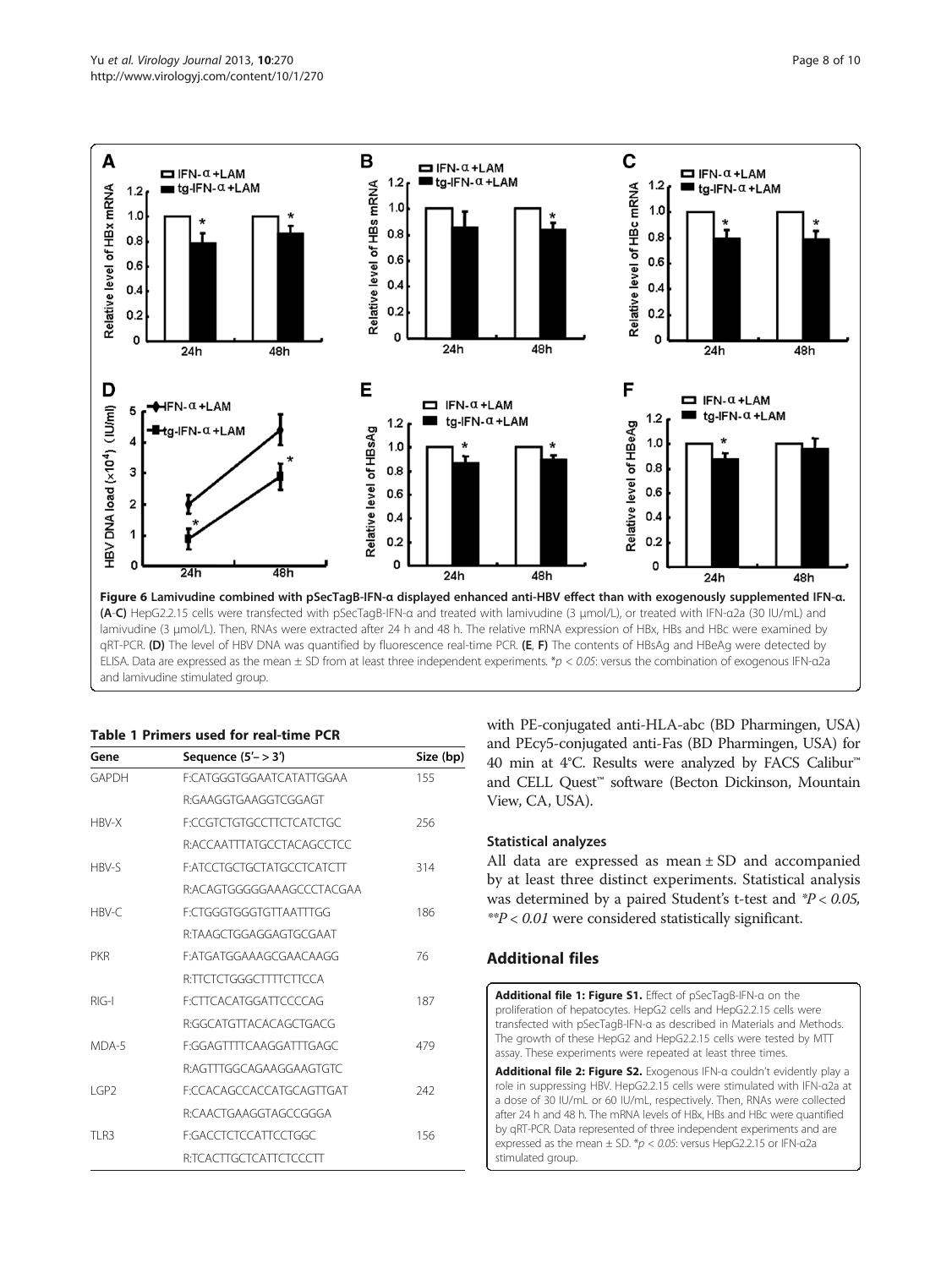<span id="page-8-0"></span>[Additional file 3: Figure S3.](http://www.biomedcentral.com/content/supplementary/1743-422X-10-270-S3.tiff) Exogenous IFN-α combined with lamivudine didn't exhibit obviously increased anti-HBV function. HepG2.2.15 cells were stimulated with lamivudine (3 μmol/L) and IFN-α2a (30 IU/mL) simultaneously. Then, RNAs were isolated after 24 h and 48 h. The relative mRNA levels of HBx, HBs and HBc were examined by qRT-PCR. Data are expressed as the mean  $\pm$  SD from three independent experiments.  $*p < 0.05$ : versus HepG2.2.15 or lamivudine stimulated group.

[Additional file 4: Figure S4.](http://www.biomedcentral.com/content/supplementary/1743-422X-10-270-S4.tiff) pSecTagB-IFN-α up-regulated the expression of MHC I and Fas. HepG2 cells and HepG2.2.15 cells were transfected with pSecTagB-IFN-α as previously described. After 48 h, the expressions of MHC I and Fas were tested by flow cytometry analysis. One representative of three independent experiments was shown.

#### **Abbreviations**

HBV: Hepatitis B virus; IFN-α: Interferon alpha; hIFN-α: Human interferon alpha; HBx: HBV X gene; HBs: HBV S gene; HBc: HBV C gene; HBsAg: Hepatitis B surface antigen; HBeAg: Hepatitis B e antigen; OAS-1: 2′-5′-oligoadenylate synthetase-1; ISG15: Interferon stimulated gene 15; IFIT-3: Interferon-induced protein with tetratricopeptide repeats-3; RIG-I: Retionic-acid inducible gene-1; MDA-5: Melanoma differentiation-associated gene-5; LGP2: Laboratory of genetics and physiology 2; TLR3: Toll-like receptor 3; PKR: Protein kinase R; ELISA: Enzymelinked immunosorbent assay; MHC-I: Major hiatocompatibility complex class I; AFP: α-fetoprotein; GAPDH: Glyceraldehyde 3-phosphate dehydrogenase.

#### Competing interest

The authors declare that they have no competing interests.

#### Authors' contributions

HY carried out most of the experiments and wrote the manuscript. ZH participated in project design and revised the manuscript. QH and CZ provided useful advices for the project. JZ is the project leader and was involved in project conception, design, data analysis, and finalization of the manuscript. All authors read and approved the final manuscript.

#### Acknowledgements

This study was supported by grants from National Natural Science Foundation of China (No. 31200651; 81172789), National Basic Research Program of China (No. 2013CB531500) and National Mega Project on Major Infectious Diseases Prevention and Treatment (No. 2012ZX10002006).

#### Received: 11 April 2013 Accepted: 26 August 2013 Published: 29 August 2013

#### References

- Han Q, Zhang C, Zhang J, Tian Z: Involvement of activation of PKR in HBxsiRNA-mediated innate immune effects on HBV inhibition. PLoS One 2011, 6:e27931.
- 2. Chen X, Cao Z, Liu Y, Zhang H, Zhang Y, Ma L, Jin Y, Yu H, Ma B, Zheng Y, Wu H: Potent hepatitis B surface antigen response to treatment of hepatitis-B-e-antigen-positive chronic hepatitis B with α-interferon plus a nucleos(t)ide analog. J Gastroenterol Hepatol 2012, 27:481–486.
- 3. Mangano C, Squadrito G, Cacciola I, Carpentieri M, Foti G, Raimondo G: Effectiveness of add-on pegylated interferon alfa-2a therapy in a lamivudinetreated patient with chronic hepatitis B. Ann Hepatol 2011, 10:84–87.
- 4. Thimme R, Dandri M: Dissecting the divergent effects of interferon-alpha on immune cells: time to rethink combination therapy in chronic hepatitis B? J Hepatol 2013, 58:205–209.
- Sadler AJ, Williams BR: Interferon-inducible antiviral effectors. Nat Rev Immunol 2008, 8:559–568.
- 6. Li XL, Ezelle HJ, Hsi TY, Hassel BA: A central role for RNA in the induction and biological activities of type 1 interferons. Wiley Interdiscip Rev RNA 2011, 2:58–78.
- 7. Basler CF, García-Sastre A: Viruses and the type I interferon antiviral system: induction and evasion. Int Rev Immunol 2002, 21:305–337.
- Dandri M, Locarnini S: New insight in the pathobiology of hepatitis B virus infection. Gut 2012, 61(Suppl 1):i6-17.
- 9. Micco L, Peppa D, Loggi E, Schurich A, Jefferson L, Cursaro C, Panno AM, Bernardi M, Brander C, Bihl F, et al: Differential boosting of innate and
- 10. Ghany MG, Doo EC: Antiviral resistance and hepatitis B therapy. Hepatology 2009, 49:S174-184.
- 11. Glebe D: Recent advances in hepatitis B virus research: a German point of view. World J Gastroenterol 2007, 13:8–13.
- 12. Buster FH, Schalm SW, Janssen HL: Peginterferon for the treatment of chronic hepatitis B in the era of nucleos(t)ide analogues. Best Pract Res Clin Gastroenterol 2008, 22:1093–1108.
- 13. Dusheiko G: Treatment of HBeAg positive chronic hepatitis B: interferon or nucleoside analogues. Liver Int 2013, 33(Suppl 1):137–150.
- 14. Guan R: Treatment of chronic hepatitis B infection using interferon. Med J Malaysia 2005, 60 Suppl B:28–33.
- 15. Fukazawa T, Matsuoka J, Yamatsuji T, Maeda Y, Durbin ML, Naomoto Y: Adenovirus-mediated cancer gene therapy and virotherapy (Review). Int J Mol Med 2010, 25:3–10.
- 16. Fiedler M, Rödicker F, Salucci V, Lu M, Aurisicchio L, Dahmen U, Jun L, Dirsch O, Pützer BM, Palombo F, Roggendorf M: Helper-dependent adenoviral vectormediated delivery of woodchuck-specific genes for alpha interferon (IFN-alpha) and IFN-gamma: IFN-alpha but not IFN-gamma reduces woodchuck hepatitis virus replication in chronic infection in vivo. J Virol 2004, 78:10111-10121.
- 17. Crettaz J, Otano I, Ochoa-Callejero L, Ochoa L, Benito A, Paneda A, Aurrekoetxea I, Berraondo P, Rodríguez-Madoz JR, Astudillo A, et al: Treatment of chronic viral hepatitis in woodchucks by prolonged intrahepatic expression of interleukin-12. J Virol 2009, 83:2663–2674.
- 18. Ji C, Sastry KS, Tiefenthaler G, Cano J, Tang T, Ho ZZ, Teoh D, Bohini S, Chen A, Sankuratri S, et al: Targeted delivery of interferon-α to hepatitis B virus-infected cells using T-cell receptor-like antibodies. Hepatology 2012, 56:2027–2038.
- 19. Schindler C, Levy DE, Decker T: JAK-STAT signaling: from interferons to cytokines. J Biol Chem 2007, 282:20059–20063.
- 20. Kawai T, Akira S: Antiviral signaling through pattern recognition receptors. J Biochem 2007, 141:137–145.
- 21. Tian X, Xu F, Lung WY, Meyerson C, Ghaffari AA, Cheng G, Deng JC: Poly I:C enhances susceptibility to secondary pulmonary infections by grampositive bacteria. PLoS One 2012, 7:e41879.
- 22. Prens EP, Kant M, van Dijk G, van der Wel LI, Mourits S, van der Fits L: IFNalpha enhances poly-IC responses in human keratinocytes by inducing expression of cytosolic innate RNA receptors: relevance for psoriasis. J Invest Dermatol 2008, 128:932–938.
- 23. Ayoub WS, Keeffe EB: Review article: current antiviral therapy of chronic hepatitis B. Aliment Pharmacol Ther 2008, 28:167–177.
- 24. Marcellin P, Lada O, Asselah T: Treatment of chronic hepatitis B with the combination of pegylated interferon with lamivudine. Hepatol Res 2007, 37:S55–61.
- 25. Pramoolsinsup C: Management of viral hepatitis B. J Gastroenterol Hepatol 2002, 17(Suppl):S125–145.
- 26. van Zonneveld M, Flink HJ, Verhey E, Senturk H, Zeuzem S, Akarca US, Cakaloglu Y, Simon C, So TM, Gerken G, et al: The safety of pegylated interferon alpha-2b in the treatment of chronic hepatitis B: predictive factors for dose reduction and treatment discontinuation. Aliment Pharmacol Ther 2005, 21:1163–1171.
- 27. Morilla MJ, Montanari JA, Prieto MJ, Lopez MO, Petray PB, Romero EL: Intravenous liposomal benznidazole as trypanocidal agent: increasing drug delivery to liver is not enough. Int J Pharm 2004, 278:311-318.
- 28. Kim HS, Yoo HS: MMPs-responsive release of DNA from electrospun nanofibrous matrix for local gene therapy: in vitro and in vivo evaluation. J Control Release 2010, 145:264–271.
- 29. Fung J, Lai CL, Seto WK, Yuen MF: Nucleoside/nucleotide analogues in the treatment of chronic hepatitis B. J Antimicrob Chemother 2011, 66:2715–2725.
- 30. Villeneuve JP, Condreay LD, Willems B, Pomier-Layrargues G, Fenyves D, Bilodeau M, Leduc R, Peltekian K, Wong F, Margulies M, Heathcote EJ: Lamivudine treatment for decompensated cirrhosis resulting from chronic hepatitis B. Hepatology 2000, 31:207–210.
- 31. Eser Karlidag G, Karlidag T, Demirdag K, Keles E: The effects of pegylated interferon/lamivudine therapy on auditory functions in patients with chronic hepatitis B. Auris Nasus Larynx 2011, 38:312–318.
- 32. Vassiliadis T, Tziomalos K, Patsiaoura K, Zagris T, Giouleme O, Soufleris K, Grammatikos N, Theodoropoulos K, Mpoumponaris A, Dona K, et al: Lamivudine/pegylated interferon alfa-2b sequential combination therapy compared with lamivudine monotherapy in HBeAg-negative chronic hepatitis B. J Gastroenterol Hepatol 2007, 22:1582–1588.